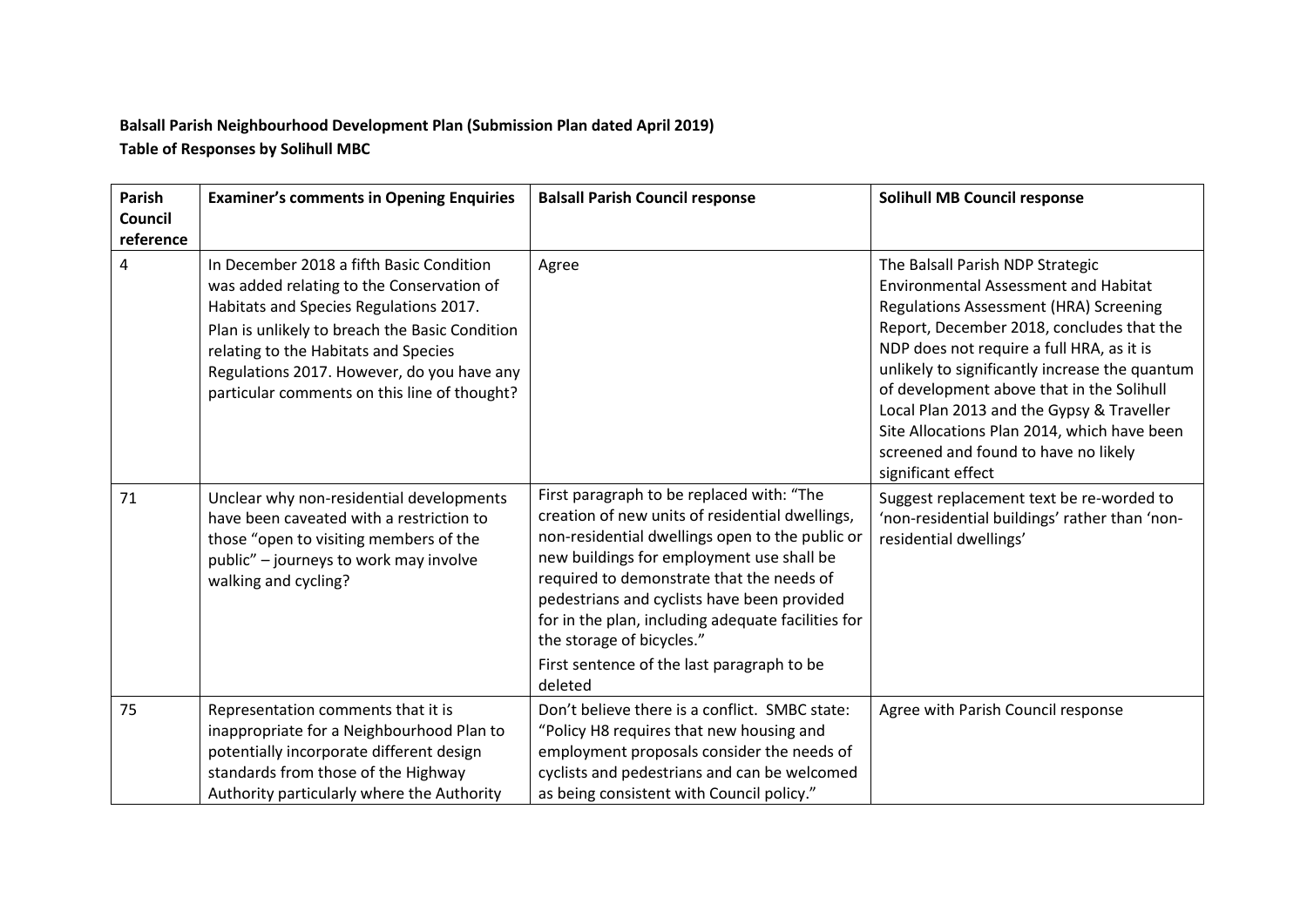|     | will be expected to adopt the<br>road/path/cycleway                                                                                                                                                                                                                                                                                                         |                                                                                                                                                                                                                                                                                                                                                                                                                                                                                                                                                                                      |                                                                                                                                                                                                                                                                                                                                                                                                                                    |
|-----|-------------------------------------------------------------------------------------------------------------------------------------------------------------------------------------------------------------------------------------------------------------------------------------------------------------------------------------------------------------|--------------------------------------------------------------------------------------------------------------------------------------------------------------------------------------------------------------------------------------------------------------------------------------------------------------------------------------------------------------------------------------------------------------------------------------------------------------------------------------------------------------------------------------------------------------------------------------|------------------------------------------------------------------------------------------------------------------------------------------------------------------------------------------------------------------------------------------------------------------------------------------------------------------------------------------------------------------------------------------------------------------------------------|
| 88  | Difficult to see why considerations for<br>replacements might be materially different<br>from other development covered by Policies<br>BE.3 & BE.4                                                                                                                                                                                                          | Justification is summarised by the SMBC<br>comment: "Replacement dwellings are<br>covered in draft Policy BE2, which should flag<br>up green belt restrictions limiting<br>replacements to not materially larger than the<br>building replaced, in line with the NPPF. The<br>policy is quite prescriptive, providing more<br>detailed local guidance relating to garaging<br>and storage, amenity and biodiversity, and<br>requiring proposals to demonstrate how a<br>replacement is more sustainable than<br>refurbishment, alteration or extension of the<br>existing building." | Agree, as Parish Council has indicated policy<br>relates to replacement dwellings outside<br>Green Belt                                                                                                                                                                                                                                                                                                                            |
| 108 | Principle h) references the "Solihull Borough<br>Landscape Guidelines' but the "Reference<br>Documents" records this as the<br>"Warwickshire Landscape Guidelines -<br>Arden" - it is unclear whether this is the<br>intended document or the 'Solihull Borough<br>Landscape Character Assessment 2016'<br>included within the evidence documents<br>online | All titles of reference documents will be<br>checked and reconciled                                                                                                                                                                                                                                                                                                                                                                                                                                                                                                                  | The Warwickshire Landscape Guidelines:<br>Arden, 1993, provides guidelines for<br>development and local landscape types and<br>informed the Solihull Local Plan, 2013. The<br>Solihull Borough Landscape Character<br>Assessment, 2016, provides a breakdown of<br>character areas, including sensitivity,<br>pressures and capacity, with guidelines to<br>manage change and will inform the Solihull<br><b>Local Plan Review</b> |
| 184 | Unsure what the extensive and very specific<br>quotation across paragraphs 6.5.6.and 6.5.7<br>is intended to achieve. The NPPF provides<br>the basis for the protection of green<br>infrastructure                                                                                                                                                          | The detail is below the NPPF and contained in<br>government guidelines, as a useful addition to<br>the NPPF                                                                                                                                                                                                                                                                                                                                                                                                                                                                          | Note that there is nothing in the policy that<br>relates to ancient woodlands, so explanation<br>could be restricted to veteran trees                                                                                                                                                                                                                                                                                              |
| 190 | Representation raises a particular concern:<br>"the proposed designation of land forming                                                                                                                                                                                                                                                                    | The identification of LGS5 as a LGS is<br>considered important as:                                                                                                                                                                                                                                                                                                                                                                                                                                                                                                                   | Evidence in the Local Green Space<br>Assessment, 2018 supports designation                                                                                                                                                                                                                                                                                                                                                         |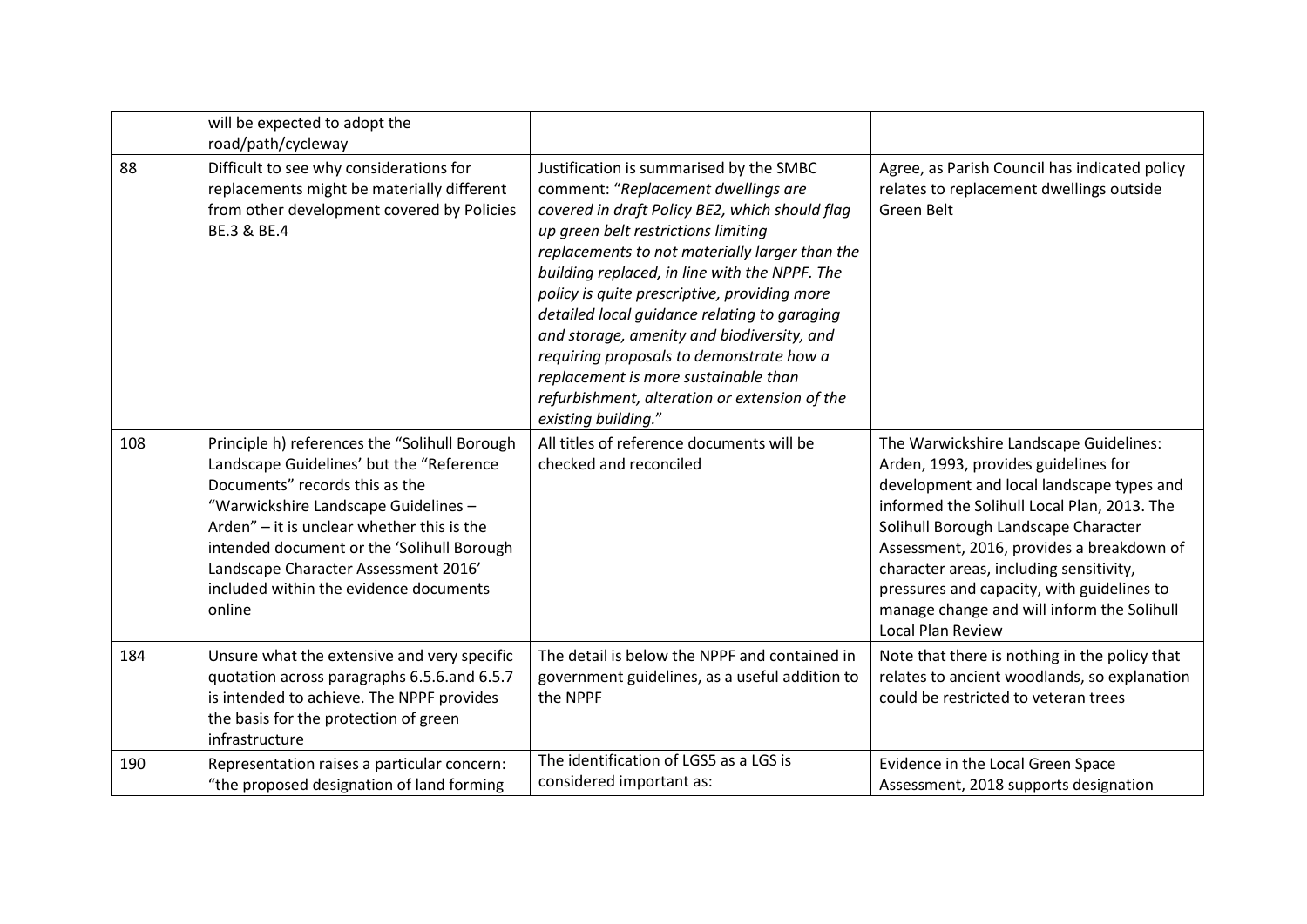|     | LGS5 'Grange Park' within the NDP is neither<br>necessary nor justified. The Parish will be<br>aware through previous representations<br>that the land is the subject of a S106<br>planning obligation that requires it to be<br>maintained as open space in perpetuity. Its<br>designation would not override this<br>obligation nor increase the protective status<br>of this land | 1. It is not a requirement of designation<br>under paras 99-101 of the NPPF that the<br>LGS has to take note of other protections.<br>2. A 999 year lease to SMBC for use as a park<br>is in place and SMBC have not commented<br>adversely on the LGS designation.<br>A specific case has been made which<br>3.<br>meets the criteria.<br>4. Local Green Space is a statutory planning<br>designation providing protection similar to<br>that provided by Green Belt status. As<br>such it provides additional protection to a<br>Section 106 agreement. An agreement is<br>just that and can be changed by the<br>parties |                                                                            |
|-----|--------------------------------------------------------------------------------------------------------------------------------------------------------------------------------------------------------------------------------------------------------------------------------------------------------------------------------------------------------------------------------------|-----------------------------------------------------------------------------------------------------------------------------------------------------------------------------------------------------------------------------------------------------------------------------------------------------------------------------------------------------------------------------------------------------------------------------------------------------------------------------------------------------------------------------------------------------------------------------------------------------------------------------|----------------------------------------------------------------------------|
| 191 | Representation doubts the "particular<br>importance" of some spaces: "Tidmarch<br>Close Green No 6 (fig 9 page 91) is a small<br>tract of land that one suspects would have<br>been difficult to build on so it was left open,<br>it is also boggy in winter and can flood                                                                                                           | Consider it does meet with LGS criteria for<br>designation whatever the reason was for it<br>not being developed                                                                                                                                                                                                                                                                                                                                                                                                                                                                                                            | Evidence in the Local Green Space<br>Assessment, 2018 supports designation |
| 192 | The pond on Kemps Green Road and green<br>No8 (fig 9 page 91) is hardly a major feature<br>it is heavily screened by tress [sic] and the<br>supposed green nearby is merely an<br>extended grass verge                                                                                                                                                                               | The tree screening of LGS8 does not negate its<br>designation but adds to its value to the<br>community by creating a screened and<br>tranquil green space                                                                                                                                                                                                                                                                                                                                                                                                                                                                  | Evidence in the Local Green Space<br>Assessment, 2018 supports designation |
| 193 | Likewise Yew Tree Green No7 (fig 9 page 91)<br>is certainly green but not in itself a feature.<br>These spaces assist in breaking up the<br>otherwise monotonous features of a housing<br>estate and have a small value in this                                                                                                                                                      | The comment appears to support the role of<br>LGS7 designation                                                                                                                                                                                                                                                                                                                                                                                                                                                                                                                                                              | Evidence in the Local Green Space<br>Assessment, 2018 supports designation |